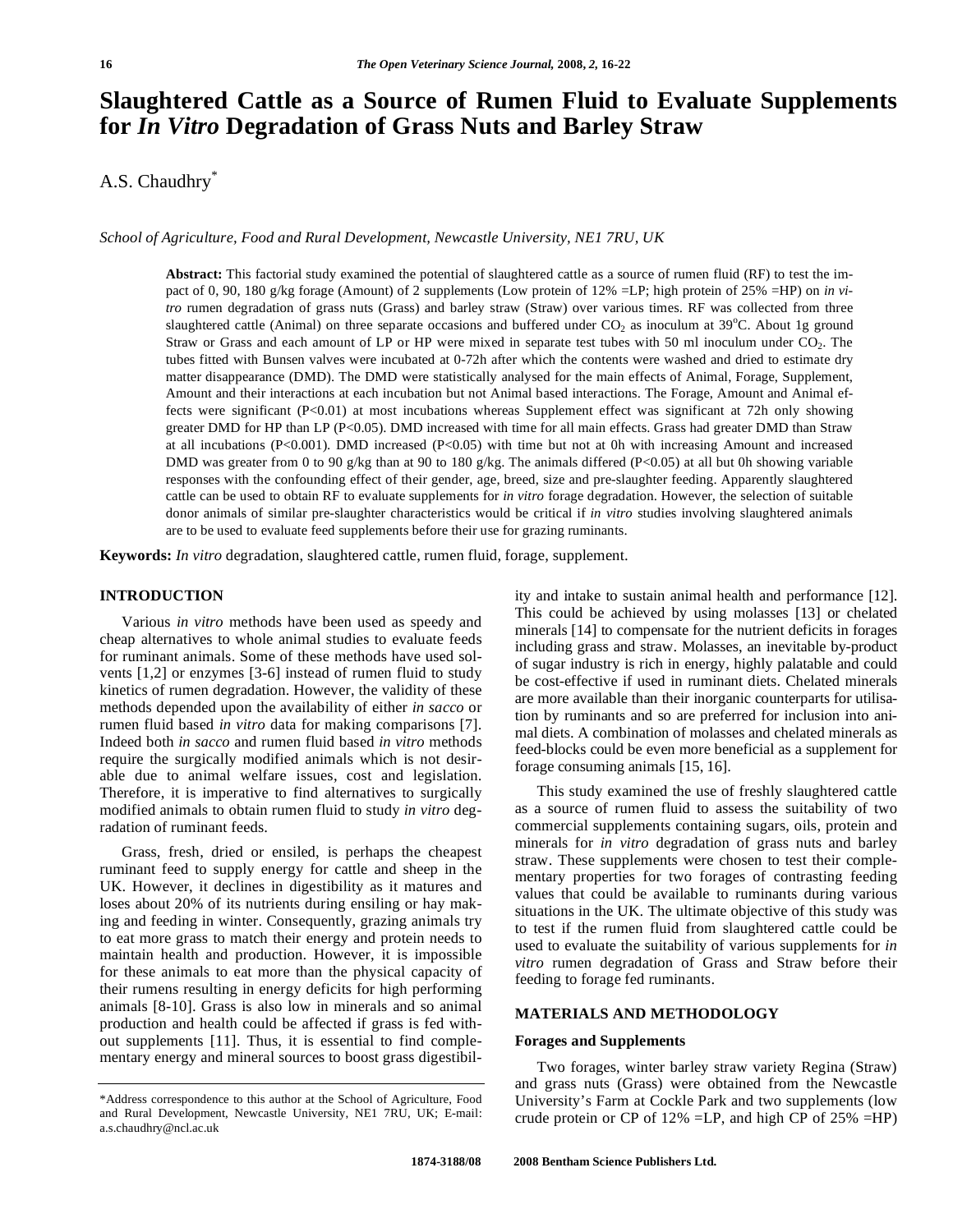were obtained from Caltech Ltd, UK. Caltech manufactured these supplements by cooking molasses at around  $125^{\circ}$ C with sources of protein, energy, trace elements, minerals and vitamins to supply 13MJ ME with 2 different CP levels (120=Supp1 & 250g=Supp2) /kg DM and various amounts of minerals and vitamins. While Grass and Straw were dried at  $70^{\circ}$ C in an oven, the samples of supplements were freeze dried before first breaking into pieces and then grinding through a 0.8-1mm sieve using Cyclotech 1093 sample mill (Tecator Ltd).

### **Buffer, Rumen Fluid and Microbial Inhibitor**

 A buffer of pH 7-8 was prepared as described by McDoughall [17], saturated with  $CO<sub>2</sub>$  and stored in a screw capped bottle in a water bath at  $39^{\circ}$ C until required. Rumen contents were collected from three cattle freshly slaughtered at a local abattoir (Whitley Meat Company, Northumberland, UK) on three separate occasions. The contacts of the respective owner farmers were obtained from the abattoir to obtain information about the breed, gender, age, feeding and location of these cattle (Animals) afterwards. About 15 minutes post-slaughter, the rumen of each animal was cut open with a kitchen knife to collect the contents which were immediately strained into pre-warmed thermal flasks through 3 layers of a cheese cloth at each occasion and transported back to the University Laboratory. One portion of the strained rumen fluid (SRF) was then mixed in a dark bottle with 4 portions of the pre-warmed buffer to achieve a ratio of 1:4 between SRF and the buffer (inoculum) [18]. The bottle containing the inoculum was then saturated with  $CO<sub>2</sub>$ , screw capped and kept in a water bath at  $39^{\circ}$ C. A 5% solution of mercuric chloride ( $HgCl<sub>2</sub>$ ) in distilled water was prepared as a microbial inhibitor to terminate the *in vitro* incubations at each of the treatment times as detailed below.

#### **Experimental Design**

 The study was conducted according to a duplicated 2 x 2 x 3 factorial arrangement with three replicates involving 2 forages (Grass and Straw), 2 supplements (LP and HP) each with 3 Levels (0, 9, 18mg /ml rumen fluid representing 0, 90 and 180g /kg forage) for each of the 6 incubation times (0, 6, 12, 24, 48, 72 hours). Each replicate was run on a separate occasion by using SRF from different animals slaughtered freshly at the abattoir.

#### *In Vitro* **Incubations**

 About 1g sample of dried ground Grass or Straw was weighed into each glass test tube, with total capacity of 100ml, for each incubation time. LP or HP was then weighed separately into these test tubes to represent the predetermined amounts (0, 90 and 180g /kg forage) and kept in a water bath at 39°C. About 50ml of inoculum was added into each test tube which was then flushed with  $CO<sub>2</sub>$ , capped with a Bunsen valve and incubated at  $39^{\circ}$ C for the above mentioned times. Simultaneous blanks for each supplement only (incubation medium with no forage) and for the medium (no forage and no supplement) were also run for each incubation time in each batch to correct each determination for the presence of soluble components and fine particles in blank inoculums. After each incubation time, the microbial inhibitor was added in relevant tubes to terminate the reaction. The undegraded residue from each tube was then collected on a dried pre-weighed filter paper (Whatman No 541) under water suction and washed three times with cold tap water before drying in an oven at  $70^{\circ}$ C.

#### **Chemical Analysis**

 The fermentation profiles of each RF were determined by using Jenway 3340 meter for pH, an auto-analyser system for ammonia where RF was reacted with nitroprussidehypochlorite reagents and Perkin Elmer AutoSystem gas chromatography for volatile fatty acids (VFA) as described by Rezaeian *et al.* [19]. The original samples of forages and supplements were analysed for dry matter (DM), organic matter (OM), crude protein (CP= Nx6.25), neutral detergent fibre (NDF) and ether extract (EE or oil) by using standard procedures [20]. However, the residues of each sample after each incubation time were analysed for only DM contents to estimate the disappearance of DM (DMD) from each of the two forages in response to each supplement during various hours of *in vitro* incubations. Disappearances of other nutrients were not studied as DMD was considered appropriate and indeed a cheaper way to test the concept of using slaughtered animals to evaluate supplements.

#### **Calculations and Statistical Analysis**

 The DMD was estimated by subtracting the residual DM after each incubation time from the sum of DM in the corresponding forage and the relevant supplement. The observations were then corrected for the corresponding blanks. No effort was made to fit DMD data into a non linear model to derive estimates of degradation kinetics (*a, b, c and P*). Instead, it was considered appropriate to statistically compare the effects of supplements on DMD at each incubation time by using PROC GLM in SAS (1994) [21]. The model included the main effects of cattle (Animal), forage, supplement type and amount (Amount) of each supplement. The effect of 2 and 3 way interactions were also studied. Tukey's test was used to compare differences between means for various treatment effects. However, the animal related interactions were not tested as the Animal effect was studied to establish if these animals were fair representatives of animal variations. Significance was declared at P<0.05 unless otherwise stated.

# **RESULTS**

## **General**

 Both supplements, LP and HP, were dark brown in colour and had a toffee like sugary smell and a solid block form. The grinding of these products was difficult because of their sticky nature and ability to melt during grinding causing blockage of the sieve pores. They also tended to block the pores of the filter papers being used to separate undegraded residues following *in vitro* incubations. The problem during grinding was partly tackled by freeze-drying and the pores of the filter papers were unblocked with a plastic spatula during washing with water followed by filtration.

## **Nutrient Composition**

 Table **1** presents nutrient composition of each forage and supplement. Grass contained more CP but less OM and NDF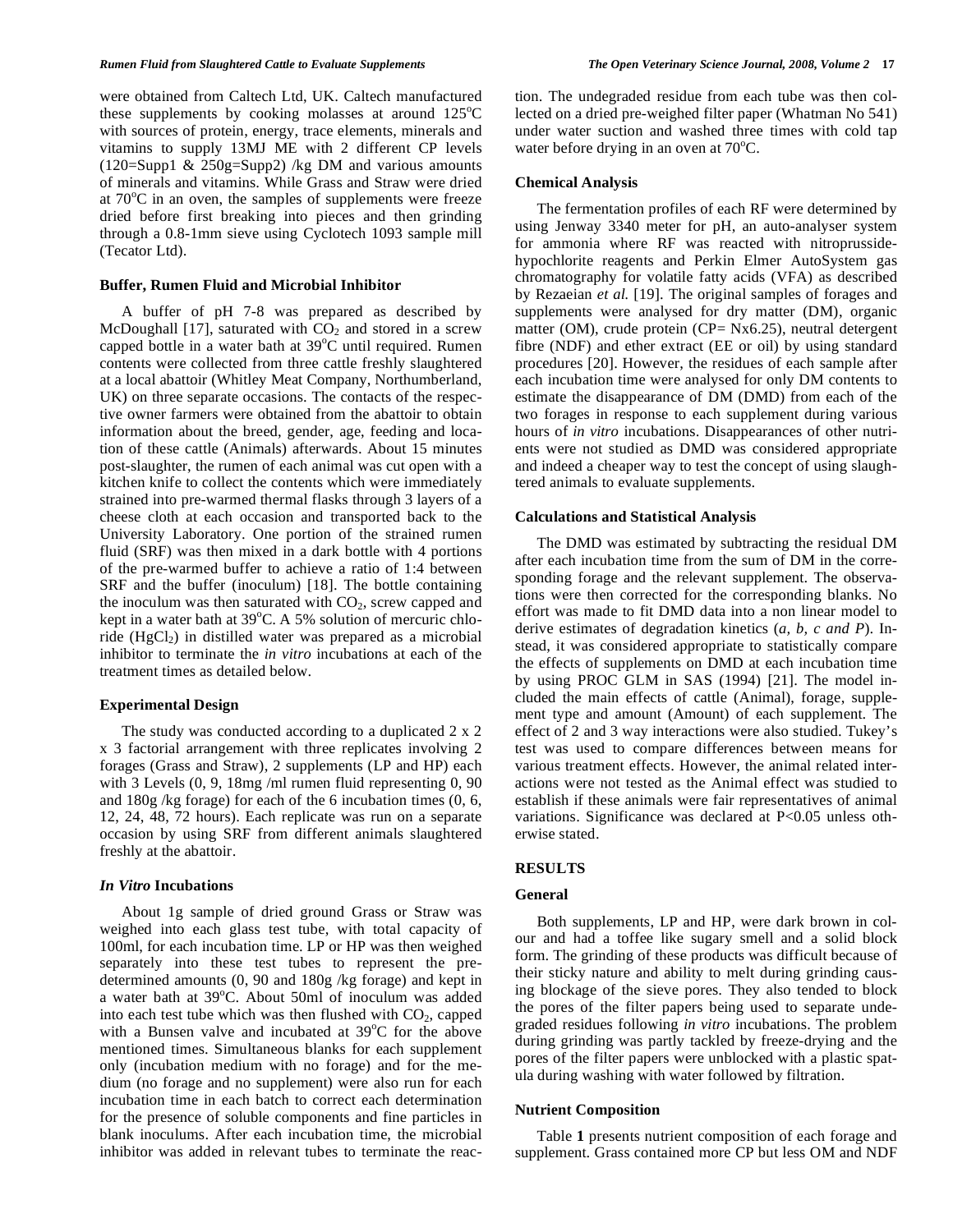than Straw whereas HP contained more OM, CP, EE and NDF than LP.

# **Characteristics of Slaughtered Cattle and Fermentation Profiles of Rumen Fluids**

 Table **2** presents pre slaughter characteristics of cattle and fermentation profiles of their rumen fluids that were used for this *in vitro* study. It is clear from Table **2** that three cattle of this differed widely in terms of their characteristics and feeding routines and therefore represented a range of variations that could occur between animals during animal studies in different situations. The rumen fluid profiles (pH, ammonia and VFA) of these animals were also variable.

# **Main Effects on Dry Matter Disappearance at Various Times**

 Table **3** presents the means for various main effects at different hours of *in vitro* incubation. The main effects of Forage, Supplement, Amount and Animal were significant (P<0.01) at most hours whereas the effect of Supplement was only significant at 72 hours of incubation where DMD for HP>LP (P<0.05). In contrast, all 2 and 3 way interactions were non significant. The DMD increased with hours of incubations for all the main factor effects. As expected, Grass had significantly greater DMD than Straw at all incubations

# **Table 1. Mean (n=2) Nutrient Composition of Forages and Supplements (g /kg DM)**

| <b>Nutrients</b>        | Grass  | <b>Straw</b>   | LP        | HP        |  |
|-------------------------|--------|----------------|-----------|-----------|--|
| Organic matter          | 921    | 956            | 735       | 845       |  |
| Ether extract           | 29     | N <sub>D</sub> | 31        | 79        |  |
| Crude Protein           | 168    | 32             | 118       | 247       |  |
| Neutral detergent fibre | 606    | 859            | 56        | 68        |  |
| Calcium                 | 7      | 2.9            | 40        | 30        |  |
| Phosphorus              | 2.4    | 0.4            | 30        | 15        |  |
| Magnesium               | 2.4    | 0.6            | 10        | 3         |  |
| Potassium               | 16.9   | 7.8            | NA        | NA        |  |
| Sodium                  | 4.8    | 0.4            | <b>NA</b> | <b>NA</b> |  |
| Chloride                | 21.8   | 1.1            | <b>NA</b> | NA        |  |
| Sulphur                 | 2.6    | 0.6            | <b>NA</b> | <b>NA</b> |  |
| Copper                  | 0.015  | 0.05           | 0.5       | 0.6       |  |
| Manganese               | 0.139  | 0.021          | 0.8       | 0.8       |  |
| Zinc                    | 0.051  | 0.04           | 1.2       | 0.8       |  |
| <b>Iodine</b>           | 0.01   | 0.01           | 0.08      | 0.08      |  |
| Cobalt                  | 0.012  | 0.001          | 0.08      | 0.08      |  |
| Selenium                | Traces | Traces         | 0.005     | 0.004     |  |

 $LP = Low$  Protein and  $HP = high$  protein supplements;  $NA = Not$  available.

#### **Table 2. Pre Slaughter Characteristics and Fermentation Profiles of Rumen Fluid (RF) of Cattle**

|                                            | <b>Cattle (Animal) Identification Number</b> |                  |              |  |  |  |
|--------------------------------------------|----------------------------------------------|------------------|--------------|--|--|--|
| <b>Parameters</b>                          | $\mathbf{1}$                                 | $\mathbf{2}$     | $\mathbf{3}$ |  |  |  |
| Pre slaughter characteristics              |                                              |                  |              |  |  |  |
| Location                                   | Barnsley                                     | <b>Brunswick</b> | Morpeth      |  |  |  |
| Feeding (Pre SL)                           | $H + F + WT$                                 | $BS+St+C$        | $S + G + C$  |  |  |  |
| <b>Breed</b>                               | CharX                                        | SimmX            | <b>BndX</b>  |  |  |  |
| Gender                                     | Male                                         | Male             | Female       |  |  |  |
| Age in days                                | 593                                          | 684              | 533          |  |  |  |
| Carcass wt (kg)                            | 228                                          | 316              | 256          |  |  |  |
| RF collection date                         | 31 October                                   | 13 November      | 21 November  |  |  |  |
| <b>Fermentation profiles of RF</b>         |                                              |                  |              |  |  |  |
| pH                                         | 6.8                                          | 7.3              | 7.2          |  |  |  |
| Ammonia (mg/L)                             | 122.5                                        | 63.1             | 72.2         |  |  |  |
| Total VFA (mmoles /L)                      | 60.9                                         | 69.1             | 82.4         |  |  |  |
| VFA components (mol /100 mol of Total VFA) |                                              |                  |              |  |  |  |
| Acetetate                                  | 52.96                                        | 75.66            | 68.35        |  |  |  |
| Propionate                                 | 31.38                                        | 17.89            | 20.82        |  |  |  |
| Isobutyrate                                | 2.58                                         | 0.681            | 0.70         |  |  |  |
| Butyrate                                   | 7.88                                         | 4.43             | 8.47         |  |  |  |
| Isovalerate                                | 3.76                                         | 0.91             | 1.04         |  |  |  |
| Valerate                                   | 1.44                                         | 0.427            | 0.607        |  |  |  |

Here H+F+WT was a grass hay or forage based diet plus wheat grain, BS+St+C was a big bale silage plus straw and a concentrate mix and S+G+C was a ryegrass silage plus grazing and 1kg commercial feed /PM; Char X, Simm X and Blnd X were Charolais X, Simmental X and Blonde d'Aquitaine X cattle respectively. All animals were brought to the abattoir where they were fasted overnight on straw bedding before their slaughter next day.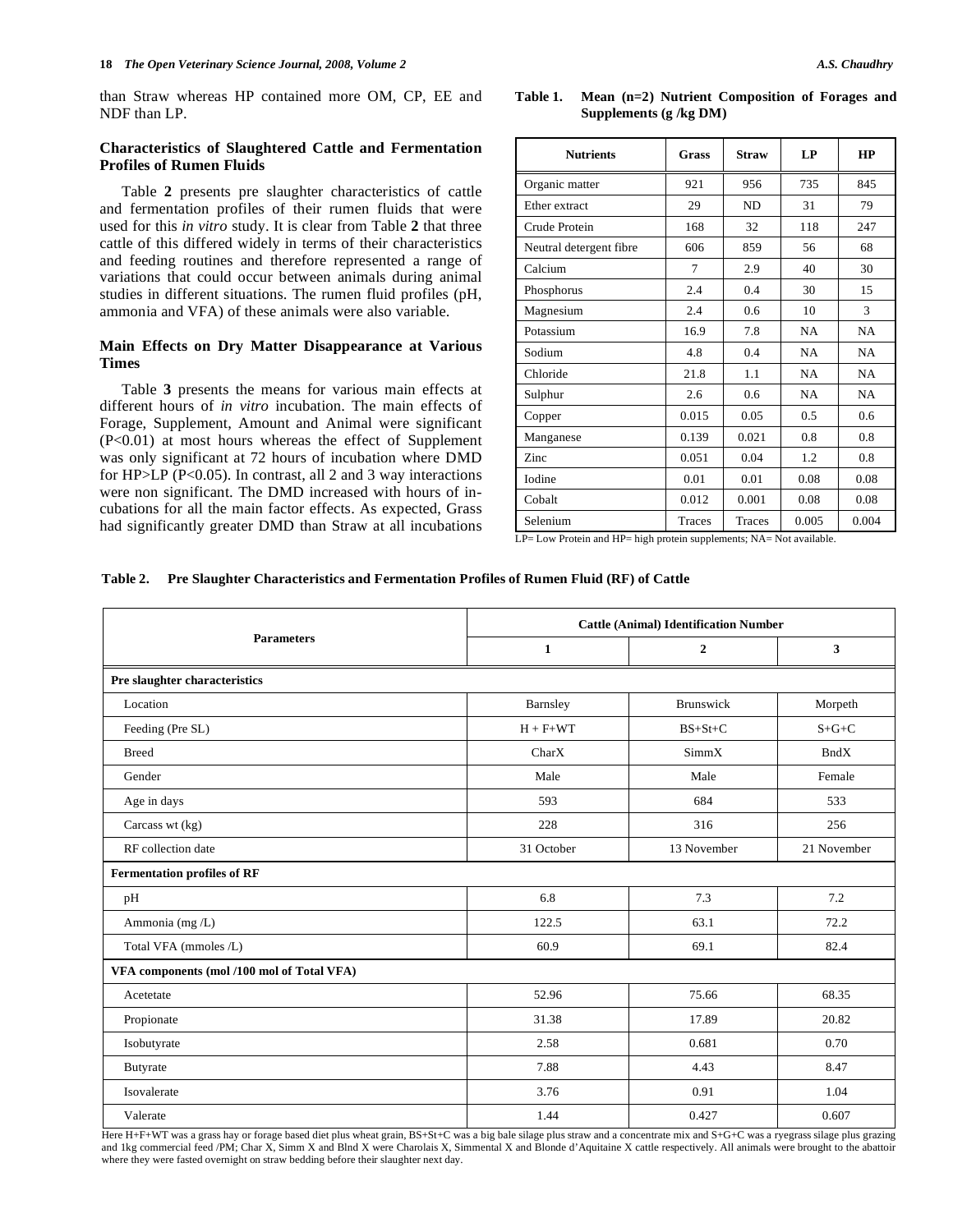**Table 3. The Means (g/kg), Standard Errors (SE) and Significance for the Main Effects of Forage, Supplement, Amount and Animal at Different Hours (Hrs) of Incubation** 

| <b>Hrs</b> | Forage |              |           | <b>Supplement</b> |     |                | Amount           |                  |                  | <b>Animal</b> |                  |                  |                  |                |
|------------|--------|--------------|-----------|-------------------|-----|----------------|------------------|------------------|------------------|---------------|------------------|------------------|------------------|----------------|
|            | Grass  | <b>Straw</b> | <b>SE</b> | LP                | HP  | <b>SE</b>      | $\mathbf 0$      | 90               | 180              | <b>SE</b>     |                  | $\overline{2}$   | 3                | <b>SE</b>      |
| $\theta$   | 247    | 102          | $14***$   | 177               | 164 | $14^{NS}$      | $155^{\circ}$    | $174^{ab}$       | 186 <sup>b</sup> | $17^{NS}$     | 180              | 181              | 158              | $17^{NS}$      |
| 6          | 276    | 141          | $13***$   | 205               | 207 | $13^{NS}$      | 171 <sup>a</sup> | 217 <sup>b</sup> | 230 <sup>b</sup> | $16^*$        | 218 <sup>a</sup> | $230^{\circ}$    | $175^{\rm b}$    | $16^{\degree}$ |
| 12         | 309    | 147          | $15***$   | 223               | 235 | $15^{NS}$      | 192 <sup>a</sup> | $235^{\circ}$    | 259 <sup>b</sup> | $18***$       | $235^{\circ}$    | 249 <sup>a</sup> | 203 <sup>b</sup> | $18^*$         |
| 24         | 373    | 167          | $16***$   | 270               | 273 | $16^{NS}$      | 236 <sup>a</sup> | $282^{b}$        | 297 <sup>b</sup> | $20^{**}$     | 312 <sup>a</sup> | $248^{b}$        | 254 <sup>b</sup> | $20^{**}$      |
| 48         | 515    | 276          | $21***$   | 388               | 406 | $21^{NS}$      | 359 <sup>a</sup> | 413 <sup>b</sup> | 414 <sup>b</sup> | $20^{\circ}$  | 470 <sup>a</sup> | 313 <sup>b</sup> | $378^\circ$      | $20***$        |
| 72         | 596    | 316          | $20***$   | 445               | 486 | $20^{\degree}$ | 442 <sup>a</sup> | 470 <sup>b</sup> | 479 <sup>b</sup> | $18^*$        | $545^{\circ}$    | 364 <sup>b</sup> | $488^\circ$      | $18***$        |

\*, \*\*, \*\*\* Represent the significant differences between means for the main effects at P<0.05, P<0.01 and P<0.001 respectively; NS= non significant; Means for the Amount and Animal effects with different superscripts for each incubation time were significantly different at P<0.05.

(P<0.001). The DMD was also increased significantly (P<0.05) at all but 0h in response to the increasing amount of supplement from 0 to 180g/kg but the increase was greater when the amount was increased from 0 to 90 g/kg compared with that for the further increase from 90 to 180 g/kg. The Animal effect was variable as the DMD did not differ at 0h but showed significant differences (P<0.05 to 0.001) between animals at other hours of incubation. The Animal effect was much greater at 48 and 72 hours of incubation where DMD was greatest for Animal 1 followed by Animals 3 and 2 (P<0.001).

# **Patterns of DMD Following Supplement Addition at Various Hours of** *In Vitro* **Incubation**

 Fig. (**1**) presents the effect of LP addition (0, 90 and 180g /kg forage) on the pattern of mean *in vitro* DMD (g/kg) of Grass (**1a**) and Straw (**1b**) over various hours of incubation. Addition of LP improved DMD of Grass and Straw at most hours of incubation. While the extent of DMD of Grass varied with time and amount, the DMD of straw increased consistently at most times (except at 48h) with increasing Amount of LP from 0 to 180g BS/kg.

 Fig. (**2**) presents the effect of HP addition (0, 90 and 180g /kg forage) on the pattern of mean DMD of Grass (2a) and Straw (2b) over various hours of incubation. Addition of HP improved DMD of Grass and Straw at most hours of incubation. Although Straw had less DMD than Grass at each time, it responded better in terms of its consistently increased DMD at each time with increased Amount of HP from 0 to 180 g /kg forage.

# **DISCUSSION**

 The variability between these donor animals for their preslaughter characteristics and rumen fermentation profiles was expected as these animals came from different farms and so these were the only animals available for slaughtering on different days of RF collections. Despite variations in their breed, location, age and pre-slaughter feeding, the values of pH, ammonia and the VFA of RF from these animals appeared to be within the acceptable levels of rumen fermentation for the forage consuming animals [19]. The similarity between 3 cattle for DMD at 0h, suggests that the buffered rumen fluids from these animals were almost equally



**Fig. (1).** Effect of adding different amounts (0, 90 and 180g /kg forage) of Low protein supplement (LP) on the pattern of mean *in vitro* DMD (g /kg) of Grass (**a**) and Straw (**b**) over various hours of incubation. The Y bars represent standard errors for each mean.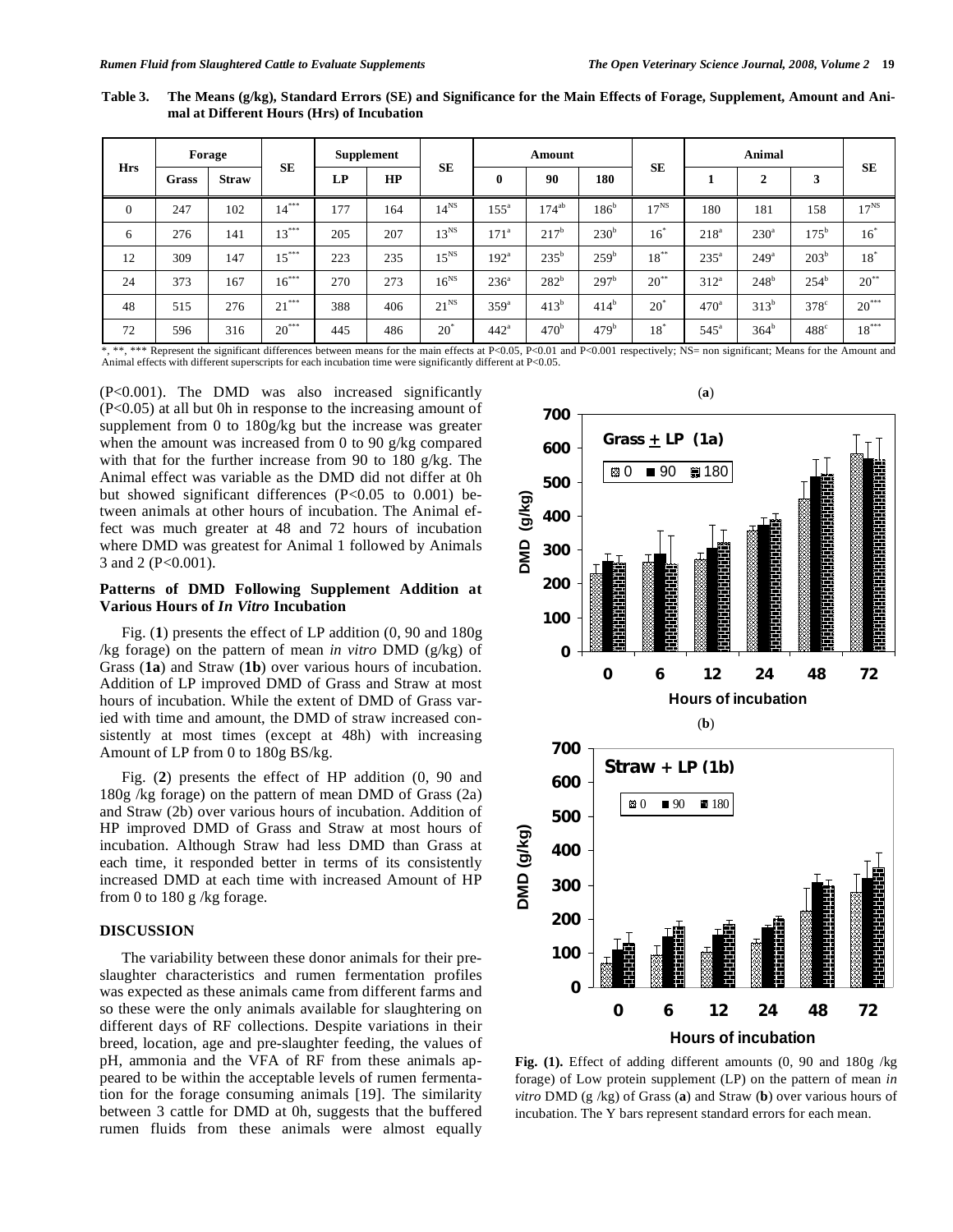

**Fig. (2).** Effect of adding different amounts (0, 90 and 180g /kg forage) of High protein supplement (HP) on the pattern of mean *in vitro* DMD (g /kg) of Grass (**a**) and Straw (**b**) over various hours of incubation. The Y bars represent standard errors for each mean.

effective in solubilising forages despite variations in their pre-slaughter characteristics. This feature of buffered rumen fluid was acceptable as the animal variations are expected to affect the microbial activity which did not have enough time to either contribute or interfere instantaneously with the solubility of forages at 0h incubations *in vitro*. Therefore, the similarity in forage DMD at 0h for rumen fluids from 3 animals was perhaps due to the combined solubility characteristics of grass and straw and not the inherent microbial activity of the rumen fluid. In contrast, the variation in DMD values (Table **3**) from 6h onwards for 3 animals confirmed that these cattle did represent the wide variations (Table **2**) that could occur within animal based *in vivo* digestibility [22], *in sacco* degradability [23] and *in vitro* digestibility [7] data. The variation in DMD can be attributed to the confounding effect of gender, breed, size and pre-slaughter feeding of these cattle as shown in Table **2** [23, 24]. While, it may not be appropriate to apportion these variations by any single feature of these slaughtered cattle, it is interesting to note that the buffered rumen fluid from Animal 1 which consumed pre-slaughter a typical hay based diet showed the highest DMD at most times. This suggests that pre-slaughter feeding might have been the major contributor in DMD variations for 3 animals of this study. Therefore, careful selection of animals and particularly pre-slaughter feeding would be required in order to reduce potential variation in rumen fluid for its use to evaluate the suitability of supplements for *in vitro* DMD of ruminant feeds including forages.

 The DMD values of both grass nuts and barley straw in the absence or presence of LP or HP were lower than those that would have been expected by using fistulated animals. However, the extent of differences between un-supplemented Grass and Straw at each incubation time was comparable to those of the published *in sacco* values for barley straw and dried grass [25]. Even the *in vitro* DMD (276g/kg in Table **3**) of barley straw in this study was comparable to that (319g/kg) of Chaudhry and Miller [26] of a different barley straw sample following 48 hours of incubation with rumen fluid from fistulated sheep. Likewise, the pattern of Straw DMD *in vitro* over various times in this study was comparable to the pattern of fistulated sheep based *in sacco* DMD of wheat straw as reported by Chaudhry [27]. Although, the Grass DMD in this study was lower at most times than the fistulated sheep based *in sacco* DMD of a different sample of the same batch of grass nuts, the overall patterns of *in vitro* and *in sacco* DMD for grass nuts were comparable [28]. The lower *in vitro* v *in sacco* values were an indication that the *in vitro* method was perhaps better in minimising the particle losses for which the *in sacco* method is mostly criticised [23].

 Indeed, the results confirmed that the slaughtered cattle based *in vitro* study was successful in ranking the effect of various amounts of LP and HP on Grass and Straw at various times. However, Straw appeared to show more consistent increase than Grass in DMD with increasing amount of both supplements at most times. This implies that low quality forages like Straw may benefit more from supplementation with sugars, oils, protein and oils [8, 11, 12]. Likewise, Greenwood *et al*. [16] found increased rumen fermentation (as indicated by higher ammonia and total volatile fatty acids, VFA) and improved digestion and intake of prairie hay by steers following supplementation with cooked molasses blocks. Although the prairie hay used by Greenwood *et al.* [16] contained slightly more CP (59 v 32g/kg) and less NDF (694 v 859g/kg) than Straw of this study, the prairie hay was still regarded as a low quality forage and the similarity between these two forages with supplementation *in vivo* and *in vitro* was quite complementary. In contrast, Mbatya *et al.* [13] did not find any improvement in the intake of urea treated straw by beef cattle with supplementation with molasses at 4 to 12%. This was perhaps due to the absence of other nutrients which were present in supplements of this study and that of Greenwood *et al.* [16]. This implies that using a balanced form of supplements might be more beneficial than molasses alone. However, it appeared that the incubation time of up to 72h was insufficient to achieve a plateau for DMD. This assumption was supported by the shapes of the disappearance patterns for various treatment combinations that did not form the plateau at or before 72 hours of incubation (Figs. **1**,**2**). This implies that incubations beyond 72h must be included if forages are to be tested for the *in vitro* degradation in the future especially if the degradation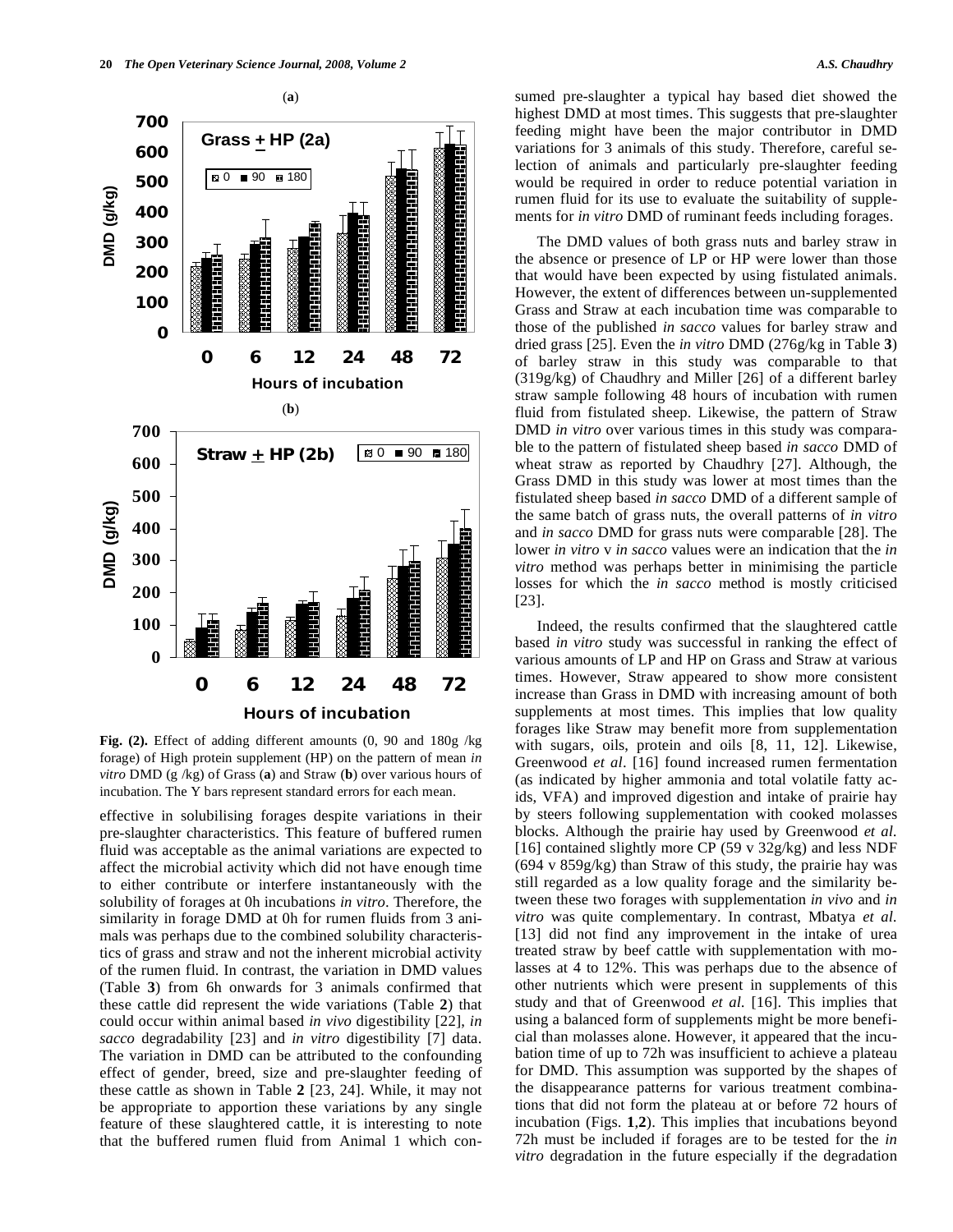data are used to derive degradation constants for such forages in the future.

 The slightly more increase in DMD by HP than LP from 12 h onwards was perhaps due to the presence of more CP in HP than LP (CP=25 *vs* 12%, Table **1**). The additional supply of CP by HP may have stimulated greater microbial growth to facilitate greater forage degradation during *in vitro* incubation. However, the extents of increase by HP v LP even at 48h (4%) or 72h (10%) of incubations were not proportionate to the extra supply of CP. Therefore, LP should be regarded as equally effective even at relatively lower levels of CP and oil. These findings are in line with the previous results [16] where similar intake and digestion were observed for prairie hay by rumen fistulated steers consuming supplements from cooked molasses blocks of different ingredient compositions.

 The curvilinear increase in DMD with increasing amount of Supplement was perhaps due to the increased stimulation of rumen microbes in response to extra nutrients as supplement during *in vitro* incubations. However, the reduced overall increase of 5% in DMD (averaged over all incubation hours) with increasing supplement from 90 to 180g/kg than 18% at 0 to 90g/kg suggested that the oversupply of nutrients was not beneficial in further improving the DMD. The curvilinear relationships as determined by adding trend-lines to the plots between the amount of Supplement and the mean DMD at each incubation time were excellent as indicated by  $R<sup>2</sup>$  values of 0.99-1. However, this does highlight the fact that an increase beyond 90g/kg to supply more sugars and CP to an *in vitro* inoculum was unnecessary. Therefore, further studies should fine tune the optimum level of Supplement between 0 to 90g/kg. It would also help if the nutrient combinations within Supplement are refined to enhance the degradation of these forages *in vitro* and the subsequent digestion and intake *in vivo*.

### **CONCLUSIONS**

 Apparently the slaughtered cattle could be used to obtain rumen fluid to evaluate the suitability of feed supplements in improving forage DMD *in vitro*. However, more data are needed to validate this statement. Also, careful planning would be needed to minimise potential variations in the composition of rumen fluid due to pre-slaughter type, age and especially diets of donor animals in future studies of this kind. It also appeared that the nutritive value as determined by DMD *in vitro* of grass nuts and barley straw can be improved by adding supplements. It is possible that improved rumen fermentation as indicated by DMD could stimulate forage intake and hence the performance of forage consuming cattle in the presence of supplements.

# **ACKNOWLEDGEMENTS**

 ASC thanks Caltech Limited for funding and initial discussions, Whitley Meat Company for providing rumen fluid samples and Mr. Mike Hearn for his assistance during laboratory analysis.

## **REFERENCES**

[1] Crooker BA, Sniffen CJ, Hoover WH, Johnson LL. Solvents for soluble N measurements in feedstuff. J Dairy Sci 1978; 61: 437.

- [2] Chaudhry AS, Webster AJF. Nutrient composition and the use of solubility to estimate rumen degradability of food proteins in cattle. J Sc Food Agric 2001; 81: 1077-86.
- [3] Krishnamoorthy U, Sniffen CJ, Stern MD, Van Soest PJ. Evaluation of a mathematical model of rumen digestion and an *in vitro* simulation of rumen proteolysis to estimate the rumen undegraded nitrogen content of feedstuffs. Br J Nutr 1983; 50: 555-68.
- [4] Luchini ND, Broderick GA, Comb DK. Characterisation of the proteolytic activity of commercial proteases and strained rumen fluid. J Anim Sci 1996; 74: 685-92.
- [5] Chaudhry AS. Comparing two commercial enzymes to estimate *in vitro* proteolysis of purified and semi purified proteins. J Anim Phys Anim Nutr 2005; 89: 403-12.
- [6] Chaudhry AS. Enzymic and in sacco methods to estimate rumen degradation of food protein in cattle. J Sci Food Agric 2007; 26 (14): 2617-24.
- [7] Kiltessa S, Flinn PC, Irish GG. Comparison of methods used to predict the *in vivo* digestibility of feeds in ruminants. Austr J Agric Res 1999; 50: 825-41.
- [8] Bowman JGP, Sowell BF. Delivery method and supplement consumption by grazing ruminants: A review J Anim Sci 1997; 75: 543.
- [9] Steen RWJ, Robson AE. Effects of forage to concentrate ratios in the diet and protein intake on the performance and carcass composition of beef heifers. J Agric Sci 1995; 125: 125-35.
- [10] Peyraud JL, Delaby L. Ideal concentrate feeds for grazing dairy cows responses to supplementation in interaction with grazing management and grass quality. In: (ed) Garnsworthy, P.C. and Wiseman, J Recent Adv Anim Nutr 2001; p203-220. Nottingham University Press, UK.
- [11] Bargo F, Mullar LD, Kolver ES, Delahoy JE. Invited review: Production and digestion of supplemented dairy cows on pasture. J Dairy Sci 2003; 86: 1-42.
- [12] Caton JS, Dhuyvetter DV. Influence of energy supplementation on grazing ruminants: Requirements and responses. J Anim Sci 1996; 75: 533.
- [13] Mbatya PBA, Kay M, Smart RI, Kennedy S. Methods of improving the utilisation of cereal straw by ruminants. 5. The effect of molasses and dried grass. Anim Feed Sci Technol 1985; 13: 293-8.
- [14] Underwood EJ, Suttle NF. The Mineral Nutrition of Livestock. CAB International, Wallingford, Oxon. 2001.
- [15] Boirman JGP, Sowell BF, Paterson JA. Liquid supplementation for ruminants fed low quality forages. Anim Feed Sci Technol 1995; 55: 105-138.
- [16] Greenwood RH, Titgemeyer EC, Drouillard JS. Effects of base ingredients in cooked molasses blocks on intake and digestion of praireie hay by beef steers. J Anim Sci 2000; 78: 167-172.
- [17] McDougall EI. Studies on ruminant saliva. 1. The composition and output of sheep's saliva. Biochem J 1948; 99-105.
- [18] Tilley JMA, Terry RA. A two stage technique for the *in vitro* digestion of forage crops. Grass Forage Sci 1963; 18: 104-11.
- [19] Rezaaian M, Beakes GW, Chaudhry AS. Effect of feeding chopped and pelleted Lucerne on rumen fungal mass, fermentation profiles and in sacco degradation of barley straw in sheep. Anim Feed Sci Technol 2006; 128: 292-306.
- [20] AOAC. 1998. Official methods of analysis,  $16<sup>th</sup>$  edition. Association of Official Analytical Chemists, Arlington, VA, USA.
- [21] SAS system. SAS /STAT Software. The SAS institute Inc., SAS Campus Drive, Cary, NC USA 1994.
- [22] Madsen J, Hvelplund T. Prediction of in situ protein degradability in the rumen. Results of a European ring test. Livestock Prod Sci 1994; 39: 201-12.
- [23] Huntington JA, Givens DI. The in situ technique for studying rumen degradation of feeds. A review of the procedure. Nutr Abstr Rev series B 1995; 65: 63-93.
- [24] Huntington JA, Givens DI. Studies on in situ degradation of feeds in the rumen: 1. Effect of species, bag mobility and incubation sequence on dry matter disappearance. Anim Feed Sci Technol 1997; 64: 227-41.
- [25] AFRC. Energy and protein requirements of ruminants: Protein. An advisory manual prepared by the AFRC technical committee on responses to nutrients. CAB International, Oxford, UK. 1993.
- [26] Chaudhry AS, Miller EL. *In vitro* digestibility of barley and wheat straws treated with hydrogen peroxide, sodium hydroxide and sodium peroxide under various conditions. Anim Feed Sci Technol 1994; 50: 1-15.